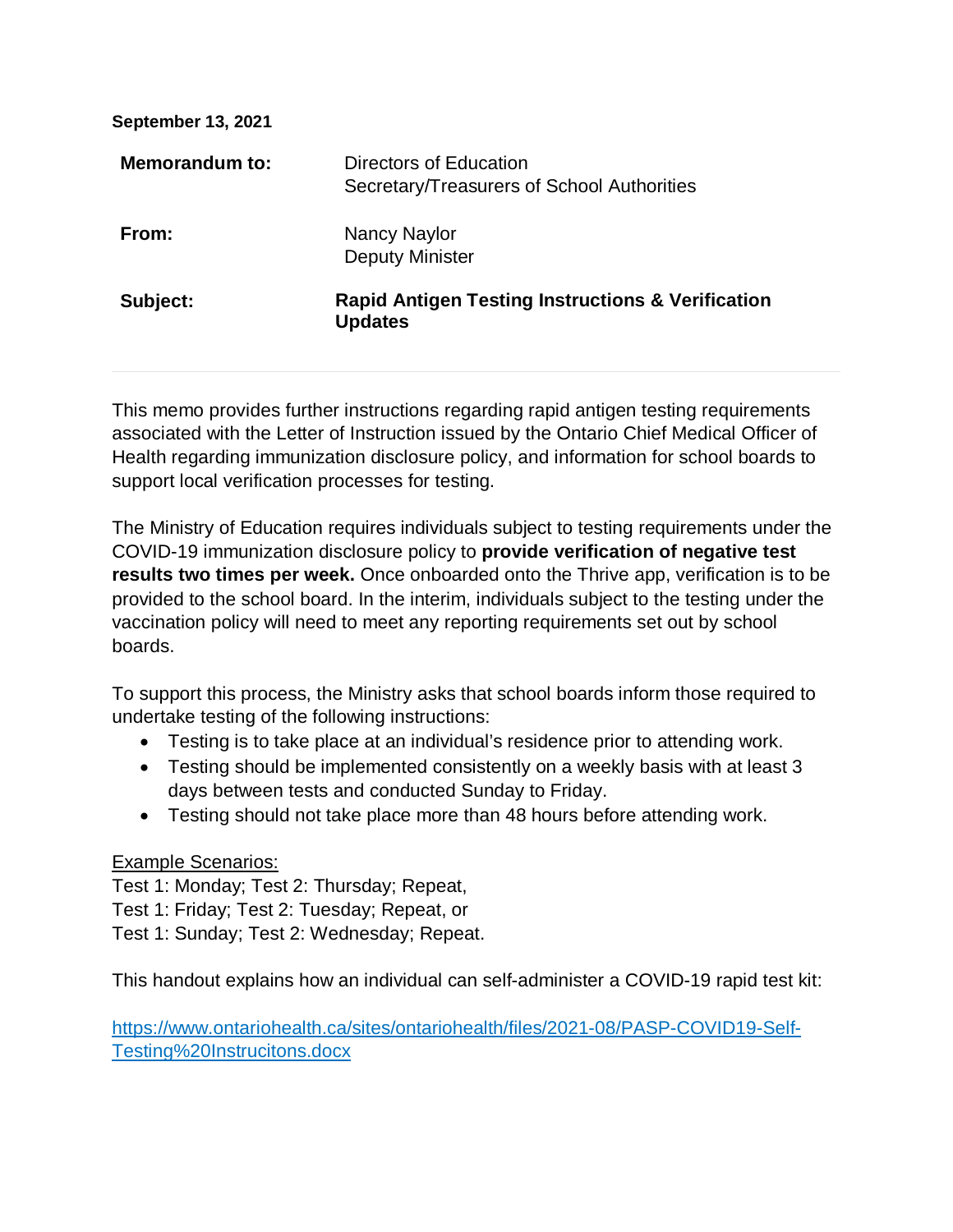Please note, rapid antigen screening is only for individuals who are asymptomatic. Anyone who has symptoms should seek testing at their local assessment centre consistent with provincial testing guidance.

A positive result on a rapid antigen test is considered a preliminary (presumptive) positive and requires confirmation with a PCR test.

# **Any individual that receives a preliminary positive result on a COVID-19 rapid antigen test is required to:**

- 1. **Seek a confirmatory** PCR test immediately (ideally within 48 hours) at a [designated testing centre.](https://covid-19.ontario.ca/assessment-centre-locations/)
- 2. **Isolate** immediately until the result of their confirmatory test is known.
- **3. Safely return to work only after they receive a negative result on a confirmatory test at a designated testing centre.**

Any positive confirmatory test is routinely reported to the local public health unit, consistent with public health legislation, to support case and contact management and surveillance.

An employer has no obligation to inform a public health unit of an employee's rapid antigen test result (regardless of whether it was positive or negative).

**If an individual has had a laboratory-confirmed COVID-19 infection they should not participate in antigen testing for 90 days following the date of their positive COVID-19 test result.** These individuals should immediately resume COVID-19 rapid antigen testing after the 90<sup>th</sup> day from the date of their positive COVID-19 PCR result.

Individuals that are covered by the school board's immunization disclosure policy, but are not directly employed by a school board must provide their attestations or negative test results directly to the school board. Individuals are not required to duplicate testing if their employer also has a rapid antigen testing policy.

Alternatively, third-party employers/agencies could also provide the attestation of the employee or negative test results to the school board.

## **Verification of Testing:**

As stated in the September 3<sup>rd</sup>, 2021 memo, school boards must verify that individuals who are not fully vaccinated have completed a test as required and received a negative result.

This verification will occur through the Thrive Health app offered through the [Creative](https://www.cdlrapidscreeningconsortium.com/)  [Destruction Lab Rapid Screening Consortium \(CDL RSC\).](https://www.cdlrapidscreeningconsortium.com/) CDL Rapid Screening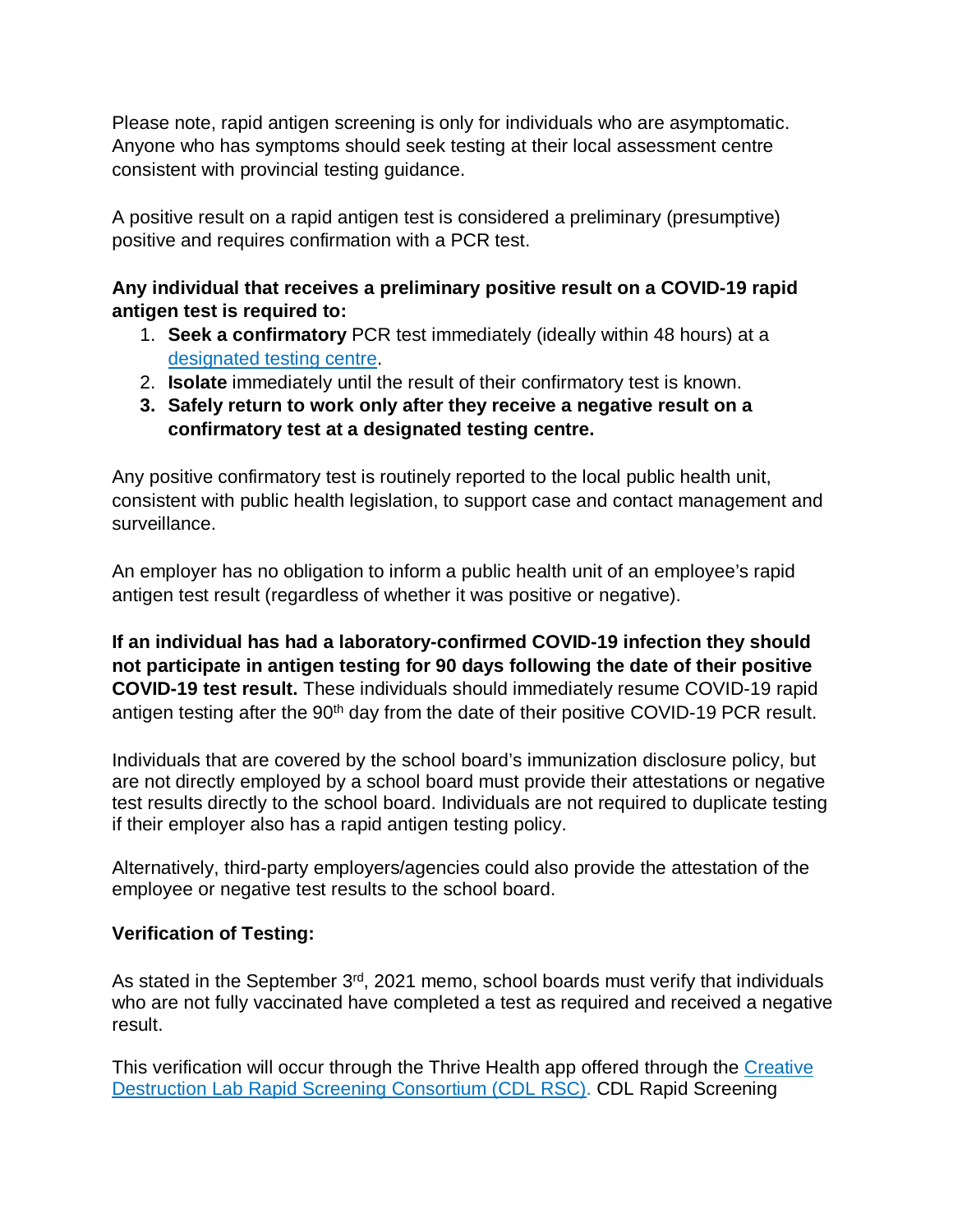Consortium is a not-for-profit initiative that provides guidance and support to organizations that are implementing a rapid screening program in Canada. More information can be found on CDL RSC's [website.](https://can01.safelinks.protection.outlook.com/?url=https%3A%2F%2Fwww.cdlrapidscreeningconsortium.com%2F&data=04%7C01%7Csarah.dunsford%40ontario.ca%7Cc6b9d0aaf2934e00357608d9733c5803%7Ccddc1229ac2a4b97b78a0e5cacb5865c%7C0%7C0%7C637667526026158997%7CUnknown%7CTWFpbGZsb3d8eyJWIjoiMC4wLjAwMDAiLCJQIjoiV2luMzIiLCJBTiI6Ik1haWwiLCJXVCI6Mn0%3D%7C1000&sdata=o2FkeMrq%2F%2BOFwbcRdhDMsleryi2ADK4ICp0BcMR90Jc%3D&reserved=0)

This app is available free of charge and allows for individuals to submit photo evidence of their rapid antigen test results directly from home. School boards will also be able to export records of verification for record keeping purposes.

School boards should designate individuals responsible at the board and/or school level to verify information. School boards should also designate participating staff to attend a kick-off meeting and sign up for the data collection app on behalf of the school board. School boards are encouraged to register as soon as possible to allow enough time for onboarding and set-up.

To get started, register Your School Board [By visiting this site.](https://airtable.com/shr776tg5CzPlgdUF) You will receive a digital copy of CDL RSC's Participant Letter of Agreement for signature.

Once signed digitally, the CDL RSC team will provide you with a link to attend a Kick-Off Webinar, and guide you through next steps.

CDL RSC also supports organizations through weekly operational meetings, scaling guidance through an industry partner 'buddy' system, a quick start guide and resources, virtual helpdesk & communication tools, as well as technical support for screening data intake.

## **Indemnification of Boards for use of the Thrive Health App:**

Ontario will agree to indemnify school boards to the extent that liability is incurred under the indemnity provisions $[1]$  in the letters of agreement entered into by the board with CDL RSC and Thrive Health Inc. The ministry will send further documentation Friday, September 17, 2021. In the meantime, if you have any questions related to the indemnification, please contact: [SPPD@ontario.ca](mailto:SPPD@ontario.ca)

## **Reporting:**

School boards are expected to use the Thrive app for verification and reporting purposes. The Provincial Antigen Screening Program requires that all organizations receiving free antigen screening tests submit weekly reporting to the Ministry of Health (MOH). Using the Thrive app allows organizations to fully meet this requirement and would not require any additional, regular reporting to MOH.

If organizations choose to use another tool for verification, they will be required to report weekly an aggregated data set to the provincial government. The following information will be required from participating organizations:

<span id="page-2-0"></span> $\overline{\phantom{a}}$ [1] Section 5(f) of the Agreement with CDL RSC and section 7.3 of the Agreement with Thrive Health Inc.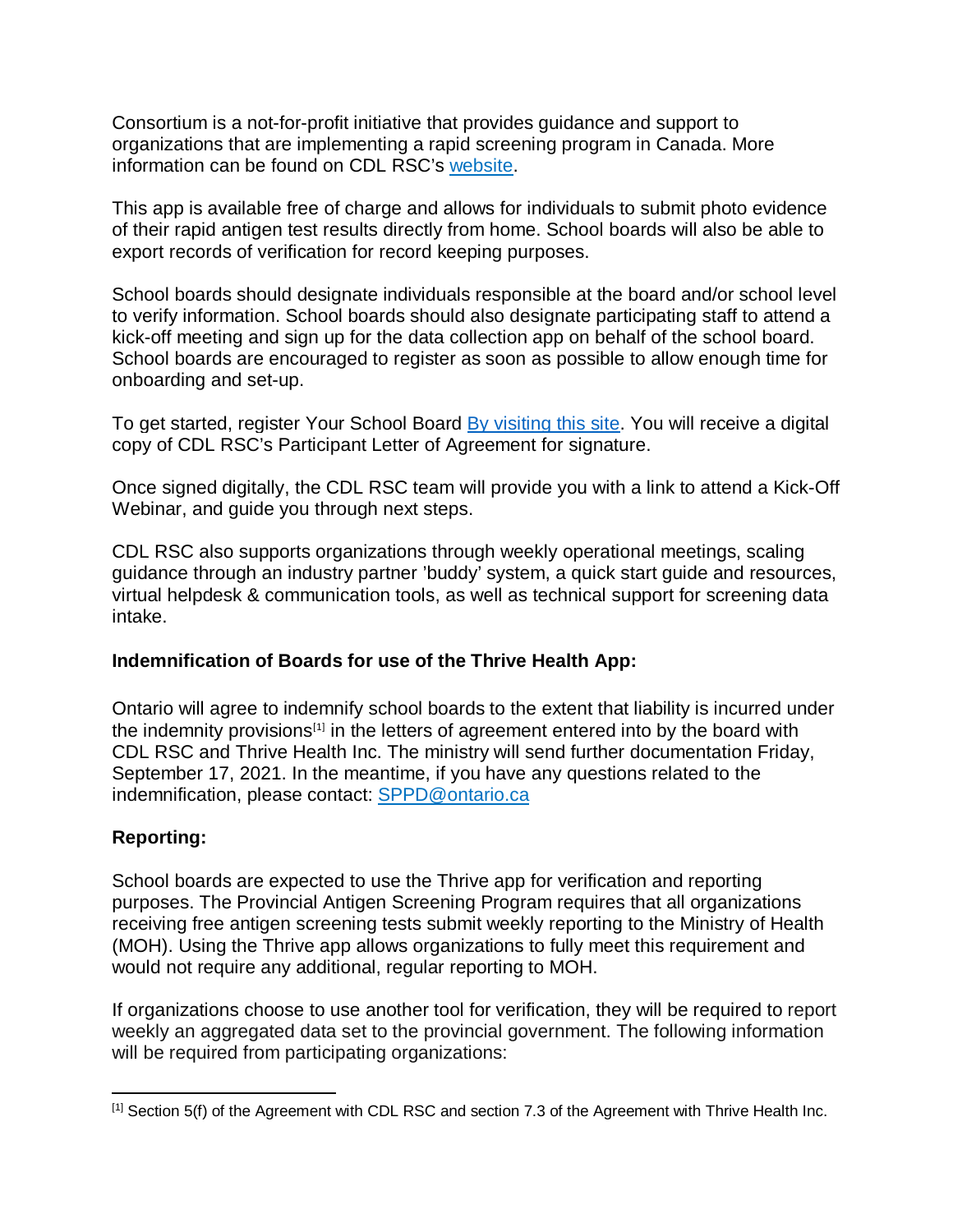- 1. The type of rapid test used.
- 2. Number of rapid antigen tests used.
- 3. Number of invalid rapid antigen test results.
- 4. Number of individuals who tested positive with a rapid antigen test.
- 5. Number of individuals who tested negative with a rapid antigen test.

All data are reported and stored at the aggregate, de-identified level; no patient identifiable data is collected.

### **Education Video:**

School boards are required to use a video resource prescribed by the Ministry of Education as the educational session program for unvaccinated individuals. The ministry will share the video resource with school boards shortly.

Thank you for your cooperation.

Sincerely,

Nancy Naylor Deputy Minister

**\_\_\_\_\_\_\_\_\_\_\_\_\_\_\_\_\_\_\_\_\_\_\_\_\_\_\_\_\_\_\_\_\_\_\_\_\_\_\_\_\_\_\_\_\_\_\_\_\_\_\_\_\_\_\_\_\_\_\_\_\_\_\_\_\_\_\_**  $^{[1]}$  Section 5(f) of the Agreement with CDL RSC and section 7.3 of the Agreement with Thrive Health Inc